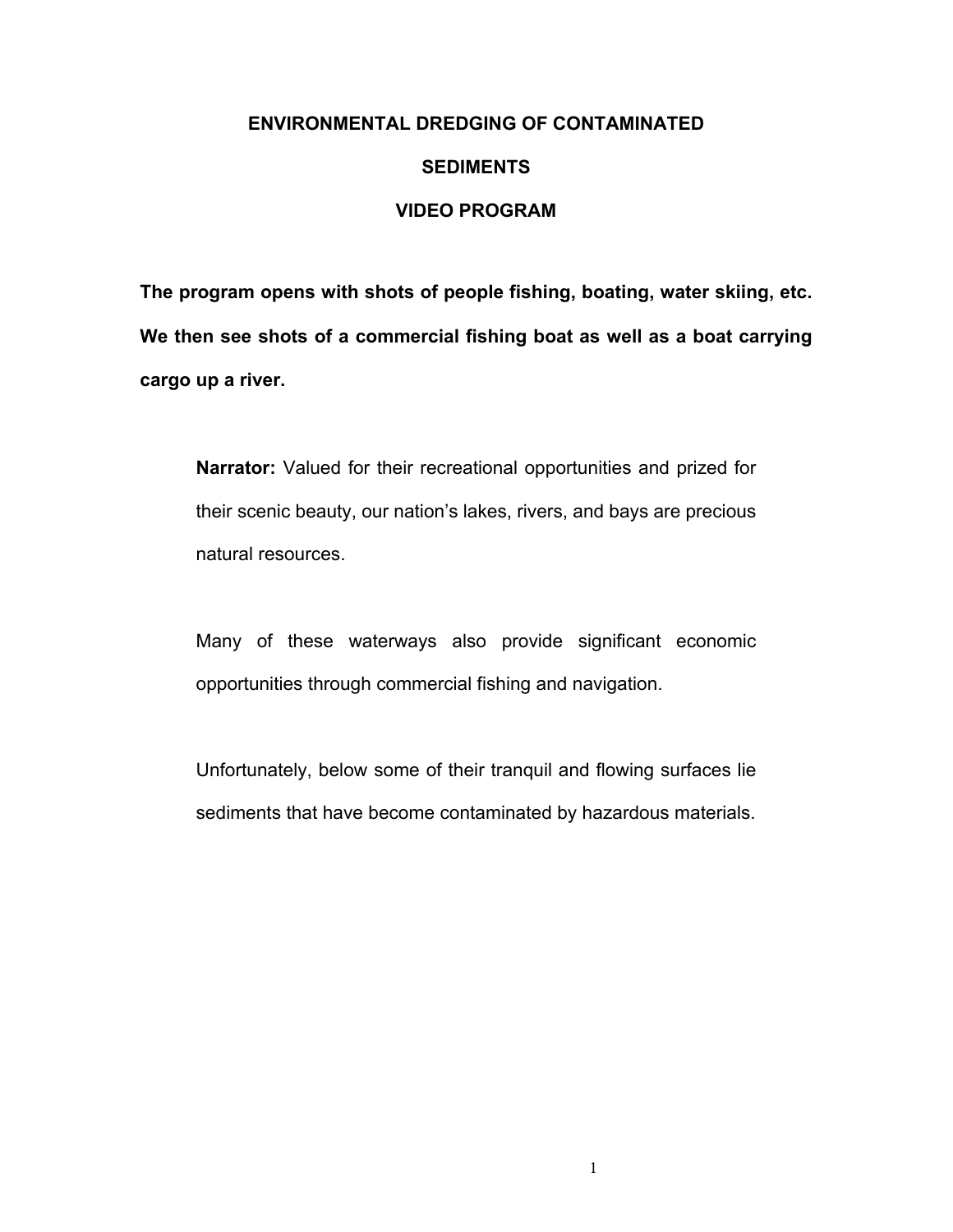**Animation showing how sediments build up on the floor of a waterway is**  shown. One of the layers of sediment is labeled "contaminated sediment."

**This is followed by shots of waterways with bulleted on-screen text reading ì10% of lake, river, and bay sediments contain enough toxic material to**  contaminate fish and impair the health of people or wildlife that eat the fish." This is followed by additional text reading " State-ordered fish consumption advisories: 15% of lake acreage. 5% of river miles."

**Narrator:** Toxic by-products of industrial manufacturing accumulated in soils, sands and organic matter have impacted the delicate ecosystems of our waterways.

The U.S. Environmental Protection Agency estimates that 10 percent of our lake, river, and bay sediments contain enough chemicals to contaminate fish and impair the health of people and wildlife that eat them.

Health concerns have prompted states to prohibit or limit fish consumption for 15 percent of the countryís lakes and 5 percent of its rivers.

2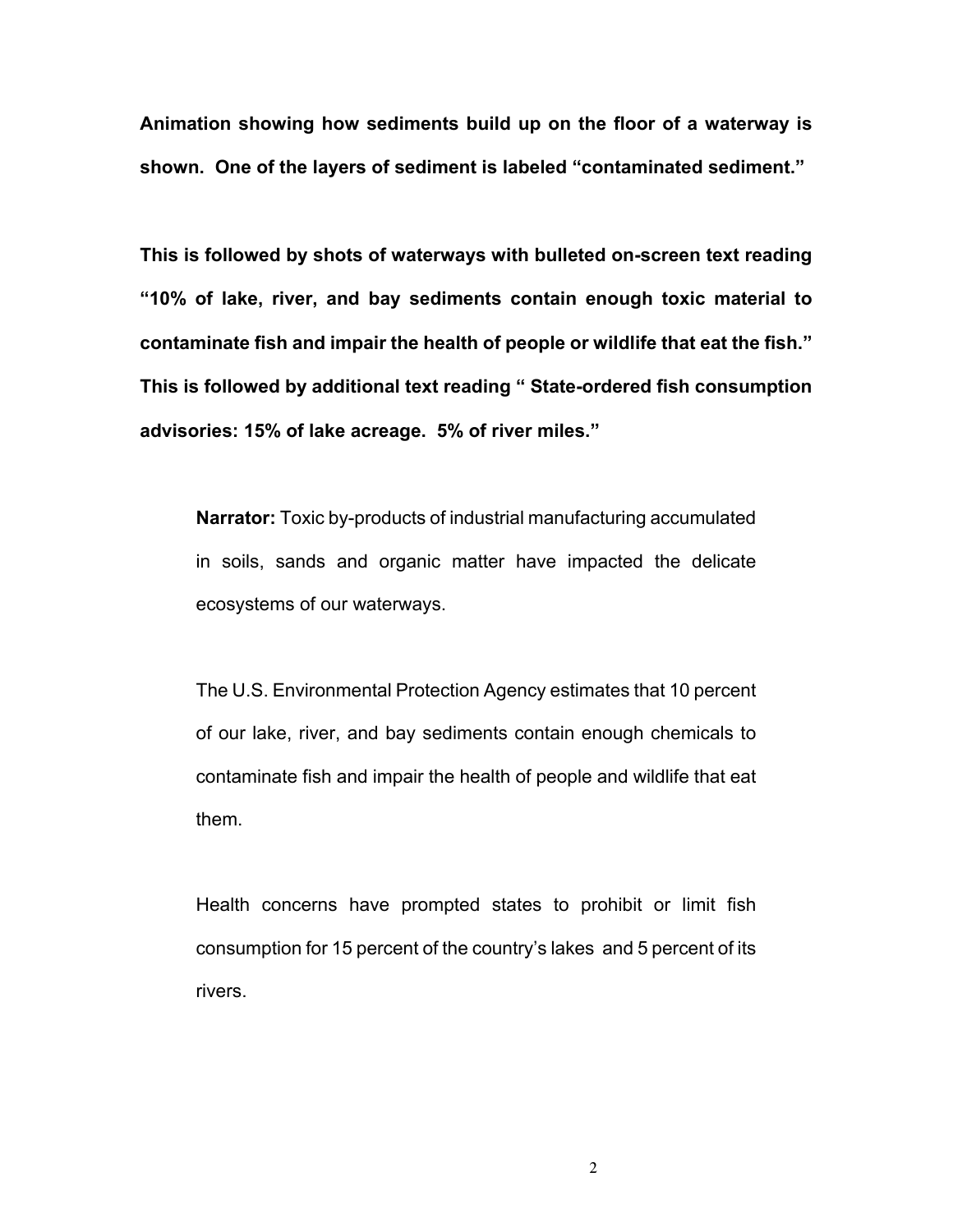**Narrator:** The cleanup of contaminated sediments is a complicated issue with far-reaching economic and environmental impacts. One successful approach is environmental dredging to remove contaminated sediments from our waterways.

**Old black and white video footage of a bucket dredge being pulled out of the water is shown. The bucket has mud spilling over from its sides. This image**  slides off screen and a "modern" environmental dredge is shown.

Text also appears on the screen: "Environmental Dredging; The Safe, Precise **Removal of Contaminated Sedimentî-- This text dissolves off screen and new**  text appears: "Environmental Dredging Controls and Minimizes Resuspension **of Sediments.î** 

**Narrator:** Traditionally, dredging has been used to keep shipping channels deep enough to navigate. Unlike navigational dredging, which stresses the quick removal of the sediments, environmental dredging is more precise and places greater emphasis on environmentally-sound removal.

During environmental dredging, every effort is made to control and minimize the resuspension of small sediment particles in the water. Environmental dredging is done in carefully delineated areas that limit the amount of material to be dredged.

3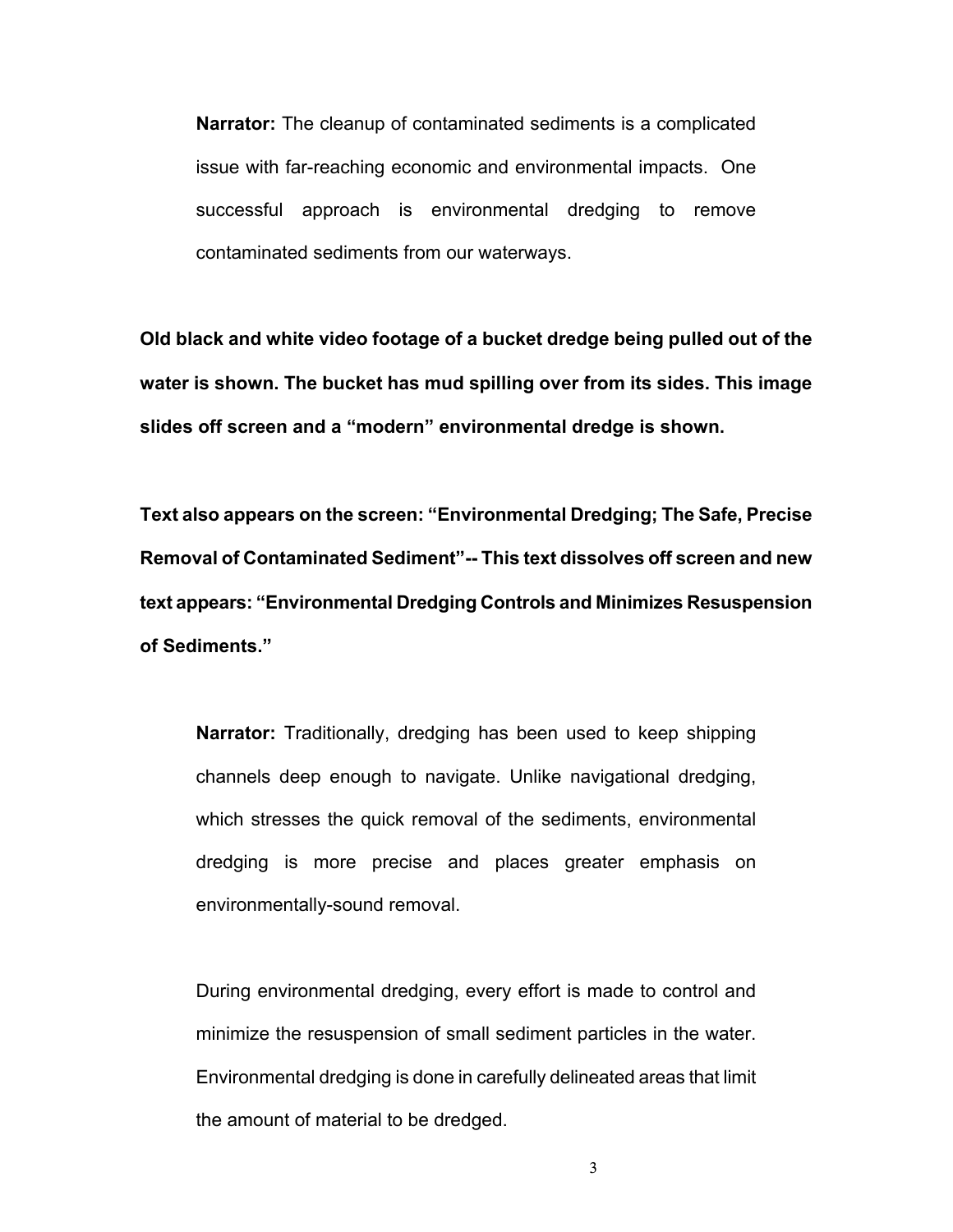**A live action shot of a silt curtain dissolves to animation of a silt curtain extending from the surface to the floor of a river.** 

**Narrator:** To protect against resuspension, work areas can be enclosed or bordered with **silt curtains**, specifically engineered barriers that float above the water surface and extend to the bottom.

There are a number of proven environmental dredge designs already in use, but virtually all fall into two basic categories, hydraulic or mechanical.

## **Animation begins and illustrates the hydraulic dredging process.**

**Narrator:** A hydraulic environmental dredge can best be described as a gigantic vacuum cleaner that first loosens and then suctions sediments from the floor of a waterway.

**Narrator:** A centrifugal pump suctions while a cutter agitates the sediment. The head is shielded to prevent sediment resuspension and minimize inflow of excess water. Some designs also include movable shutters and grates for additional protection.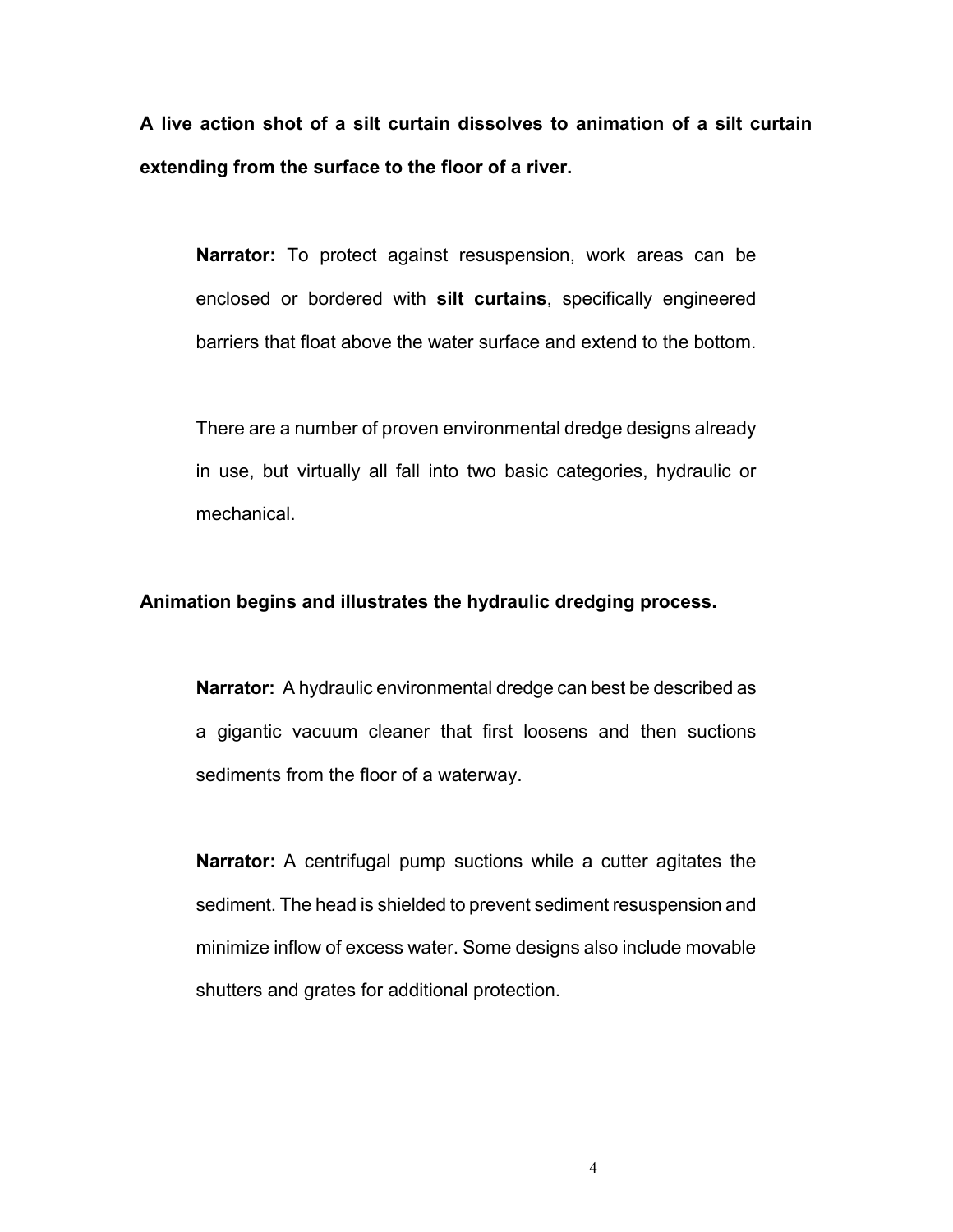The precise electronic cut angle and swing speed is monitored at all times. The unit can also be fitted with video, and sonar equipment used to monitor for precision and any sediment resuspension. If realtime monitoring reveals turbidity, or cloudiness in the water, the operation can be immediately shut down and only restarted when the problem is corrected.

# **The animation ends and we see shots of waste being pumped to an onshore treatment facility.**

**Narrator:** The dredged sediment would then be pumped through a pipeline to an on-shore facility for dewatering and treatment. Dewatering reduces the volume prior to shipment and meets disposal needs. The wastewater is treated and returned clean to the waterway. The remaining solids can then be treated using one of many proven remediation technologies.

**Animation begins again and illustrates the process of mechanical process of dredging.** 

**Narrator:** Mechanical environmental dredging takes a somewhat different approach. It uses an overlapping, sealed clamshell-style bucket to scoop up the contaminated sediments. Like the hydraulic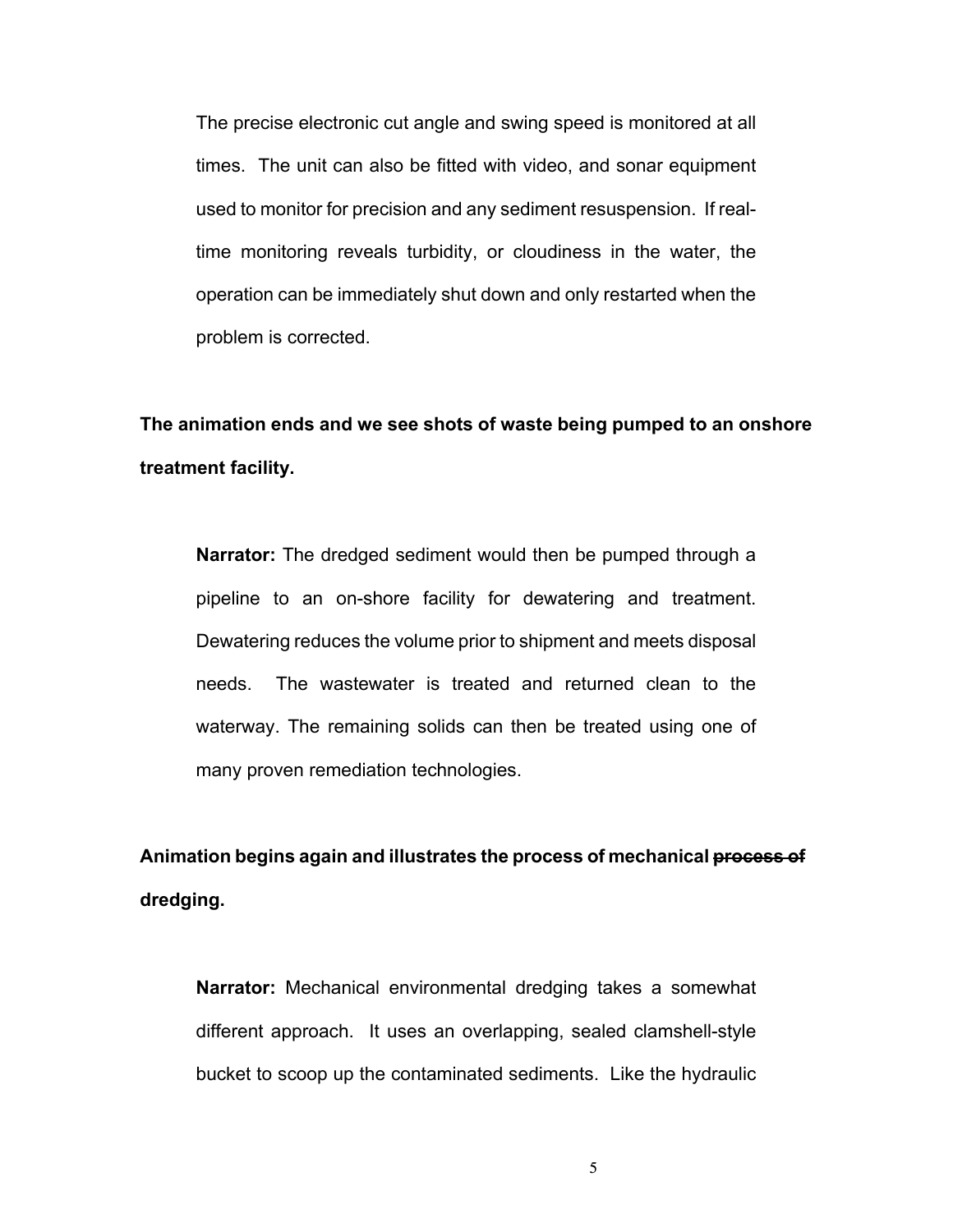system, the bucket can be fitted with video cameras, sonar, and GPS to enhance precision and provide monitoring capability. Topside, the open bucket is positioned by computer to precise coordinates, then lowered into the water.

During its descent, a venting system allows water to pass through the bucket, minimizing sediment resuspension.

Near the bottom, the bucket is paused momentarily to confirm target and penetration depth. The bucket is then lowered to the bottom and closed, making a precise, horizontal cut. During closing, the sides overlap, effectively sealing all sediment in the bucket

The bucket is then raised to the surface just above the water line, where it is paused to allow water to drain from the vents.

The sediments are then released into a receiving container, usually a hopper barge. The bucket can also be vibrated to shake off any materials clinging to its surface.

**Narrator:** The empty bucket is rinsed in a tank on a barge and vibrators are again activated. The clean bucket is then raised and positioned for the next target area.

6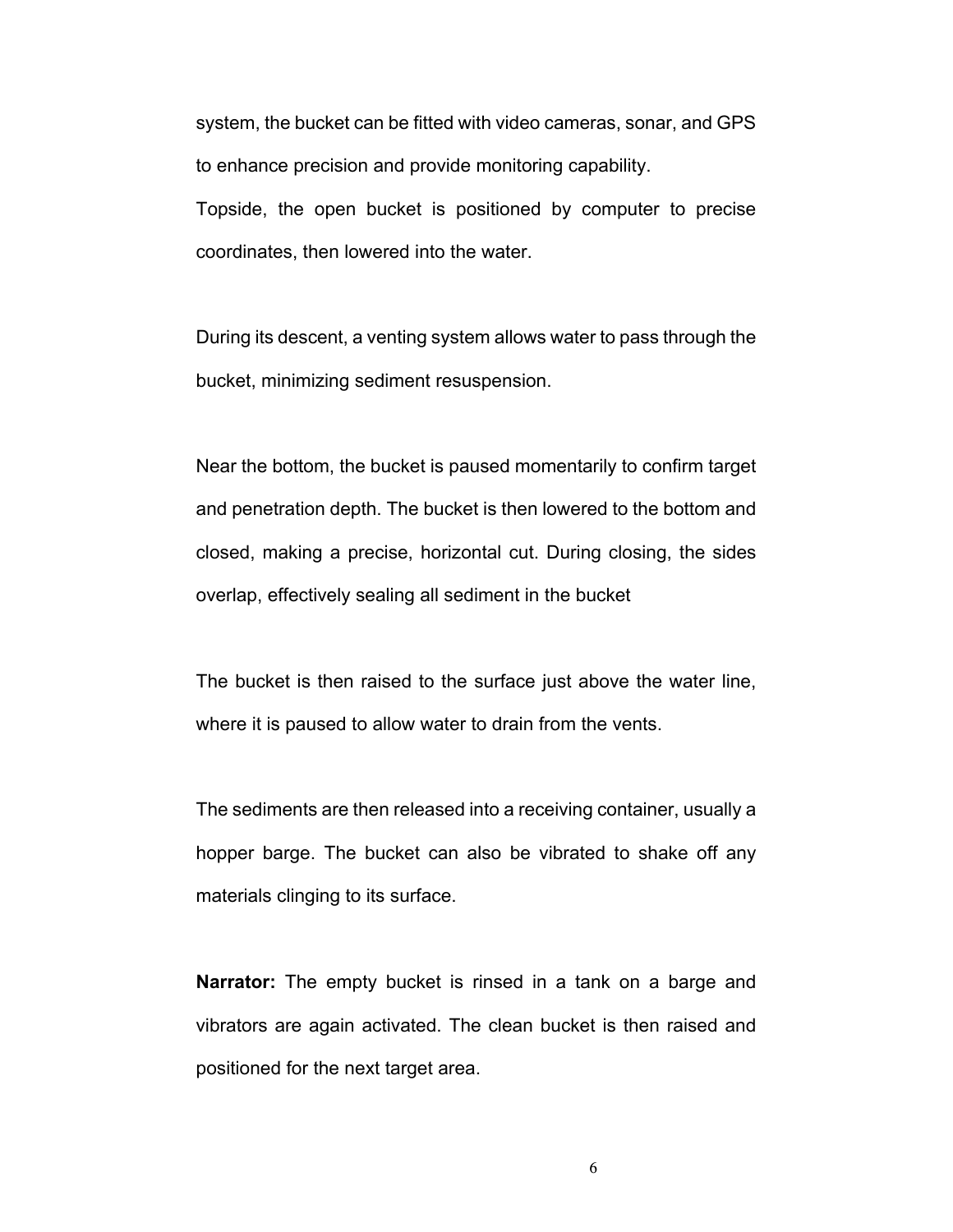**Narrator:** Here too, the final step for sediments in the hopper barge is dewatering and treatment.

## **The animation ends and we see shots of environmental dredging activities.**

**Narrator:** Whether to select hydraulic or mechanical environmental dredging depends on the types of materials to be dredged, water conditions and depth, as well as sediment depth targeted for removal.

But both techniques use similar approaches  $-$  such as silt curtains and real-time monitoring  $-$  to control and measure any resuspended sediment.

**Animation illustrating how the monitoring stations are set up in a river is shown.** 

**Narrator:** Monitoring stations are usually positioned upstream of the work area for a baseline measurement, close to the dredging area, and downstream from the work area in front of the silt curtain. A fourth station can also be placed farther downstream for additional measurements. Again, if resuspension is detected, the operation can be immediately stopped.